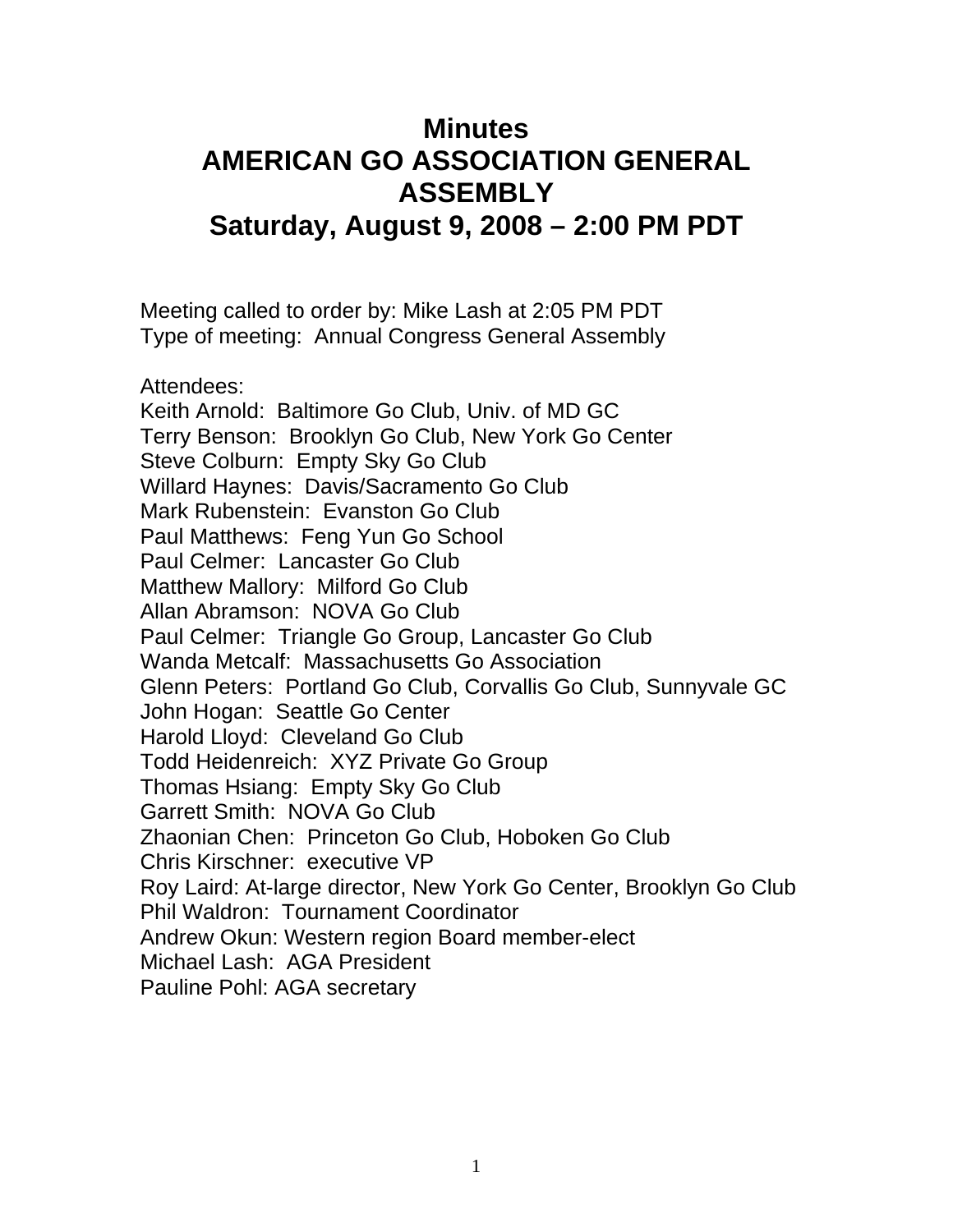# **1. Roll Call**

Due to the low turnout, we went around the room and each attendee announced their name and the club/clubs they represent.

### **2. 2007 Assembly Minutes Presentation and Approval**

Keith Arnold made a motion to approve last years' minutes. John Hogan seconded the motion. All voted to approve last years' minutes.

## **3. Board of Directors' Report**

Lash gave the attendees a few minutes to review the Annual Report before summarizing it and answering questions. John Hogan asked about the reference to possibly revising the by-laws to create two new offices: President-elect and Immediate-Past President. Lash said it is a subject that came up as a way to promote a smooth transition to a new president while retaining the experience of the pastpresident. No decision has been made to change the bylaws, but it will be considered by the new board.

Laird said the highlights of his term as Chairman of the Board included facilitating the website upgrade and better relations with the American Professionals.

# **4. AGA President Report**

Lash reviewed the highlights of his four-year tenure: Overall membership increased modestly while the number of life members doubled to 68.

Major tournaments have been organized, including the Youth Go tournament, the World Mind Sports Games, and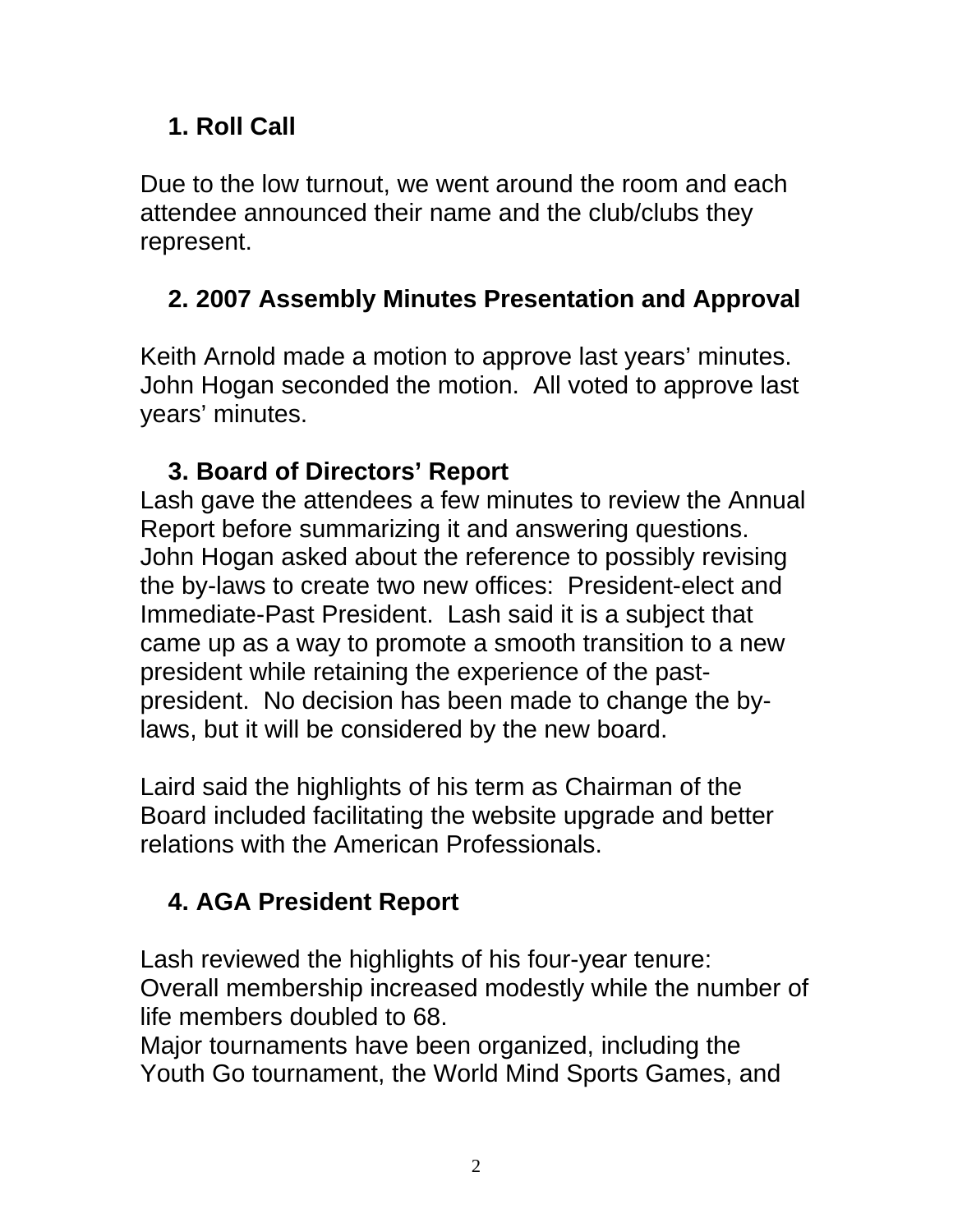the Ing Master's cup. Lash mentioned that Nicole Casanta headed-up the Youth Go Tournament and it ran smoothly.

 Lash appointed Chris Kirschner to the position of executive vice president which had been established in the 2005 revision of the by-laws. He said Kirschner's experience and energy allowed Lash to accomplish a lot, including cleaning up AGA policies to create clearer procedures and greater transparency of decisions.

Lash thanked Mark Rubenstein and his team for their contributions to the website upgrade. He said the new webmaster, Steve Colburn, has some exciting ideas to add new features to the website including a valuable membersonly section.

During Lash's two terms, the AGA continued their good relations with the Nihon Kiin and strengthened relations with the China Weiqi Association and the Korean Go Association. He reported on a promising meeting at the Congress to establish a relationship with The Korean Tourism Board. "The World of Weiqi" magazine donated 400 sets of boards and stones to the AGA that have been distributed to locations across the country to be lent out for events.

Lash said he is ready to let Allan Abramson take over and he appreciates the support all members have provided over the past four years.

Keith Arnold said Lash took over at a particularly difficult time for the AGA and did a great job. All in the room applauded.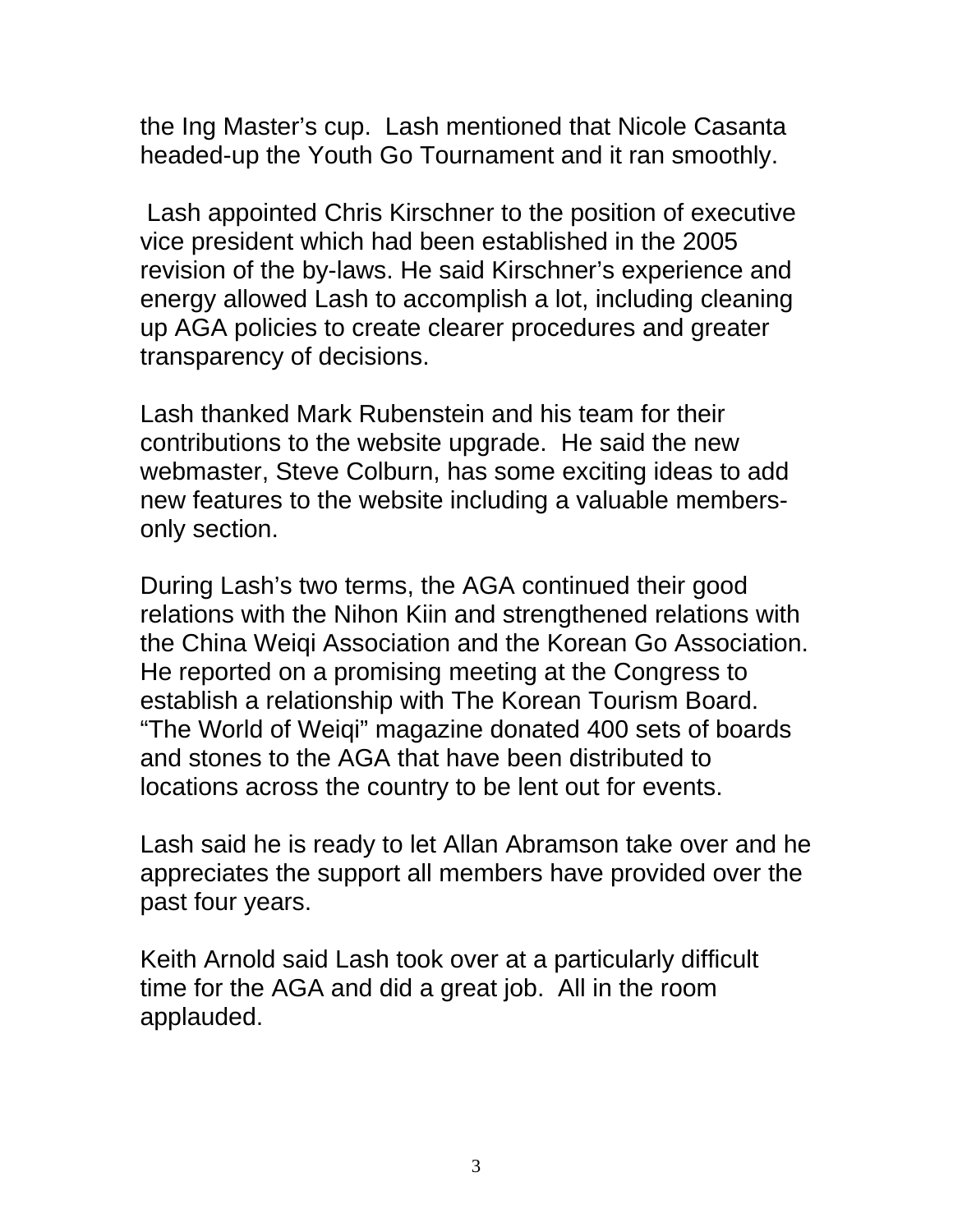### **5. AGA Treasurer's Report**

Lash said that the new Treasurer, Adam Bridges has added detail to the financial reporting, especially concerning the Ing funds. Lash hopes that this clearer reporting will help our relations with the Ing Foundation.

Allan Abramson noted that some of the entries in the table of expenses in the Annual Report on page 26 lacked labels. He said he will work with Bridges to get the details.

Roy Laird made a motion to raise the life membership dues to \$1200 from \$1000, since it has remained the same price for so many years. Mark Rubenstein seconded the motion. Discussion followed. Rubenstein asked how long a usual member remains with the organization. Keith Arnold said this kind of decision should not be made without having it announced in advance and placed on the agenda before a vote is taken. Willard Haynes agreed, and suggested a friendly amendment to put it on the agenda for next year. Laird revised his motion to put on the agenda for next year's general assembly, an item to raise the life-member dues to \$1200. Abramson suggested the motion should be to investigate the idea and propose a new price for next year. A committee will be formed to look at the dues structure. John Hogan seconded the motion. The vote was unanimous to form a committee to explore the dues structure and make proposals for changes next year.

Lash explained that the procedures for getting Ing grants has changed so that we go through Dr. Ernest Brown at the American Ing Goe Foundation instead of requesting money directly from the Ing Foundation in Taiwan. The new procedure results in getting grants as requested for projects or tournaments rather than getting a block grant each year.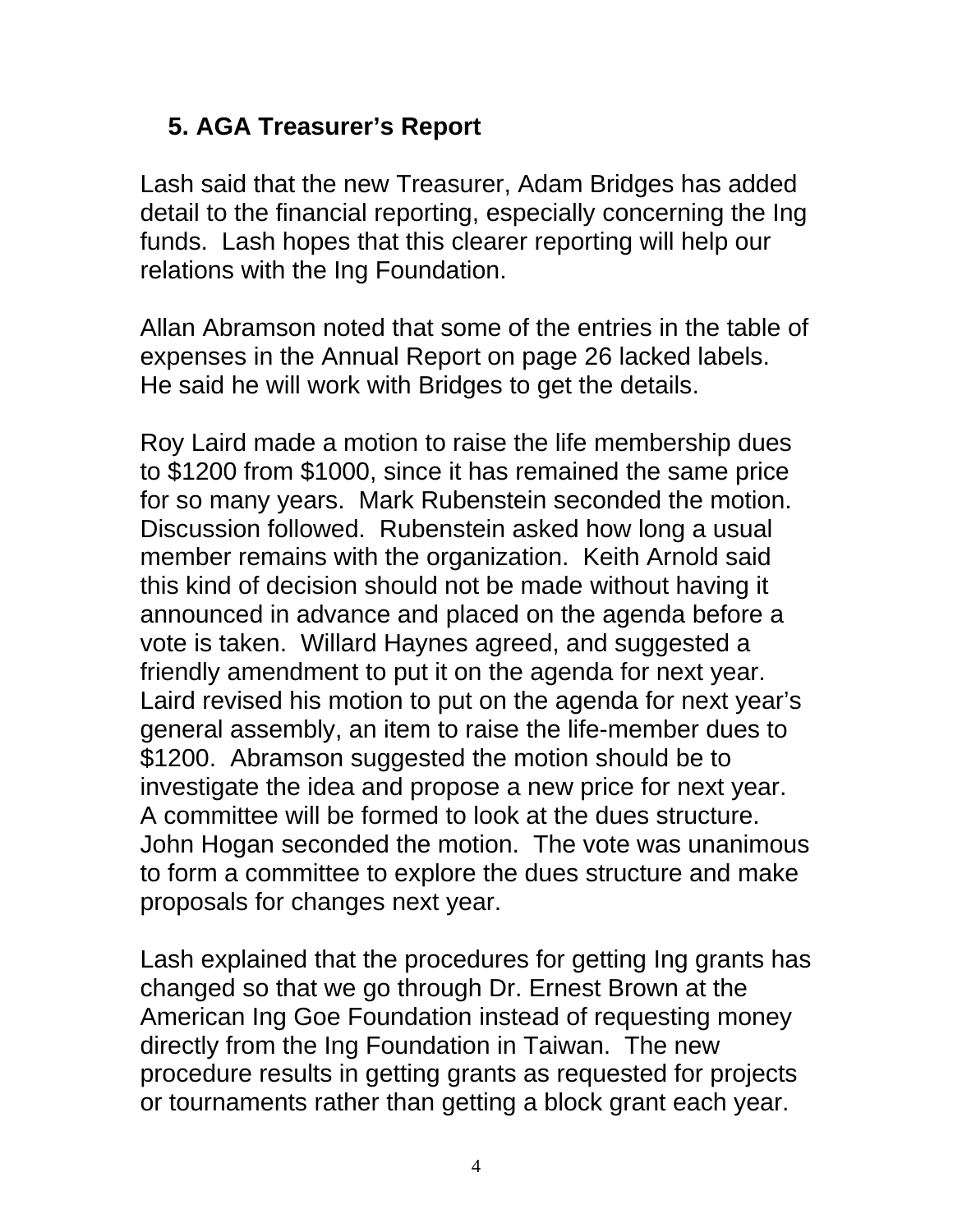Although we haven't gotten the requested funds for the Ing activities at this year's Congress, he expects the money to be approved.

Terry Benson asked if we are earning a high enough rate of interest on our money. Abramson assured Benson he will be evaluating the investments as he takes office and will make changes as needed.

## **6. Communications/E-Journal Report**

Laird reported that a contract was signed this past spring with Internet4Associations to build a new and improved website. He reported that the current website was viewed by people in 56 countries during the Congress. The e-Journal team recorded 100 games this week while simultaneously broadcasting them on the KGS Go Server. The EJ also broadcast games this year from the World Amateur Go Championship and the European Go Congress, enlarging our presence as a leader in "go cyberspace" and teaching local organizers how to broadcast their own games in those venues.

John Hogan suggested that it would be a good idea to notify viewers and members that the look of the website will be changing. Laird agreed that would be a good idea and it could have the added benefit of generating increased interest and traffic to the website.

Keith Arnold mentioned he hates the new logo on the new website, because it looks like the two players are making an obscene gesture at each other. Laird said the circular picture is not actually a logo, but is a color graphic to fill in the spot on the banner. Abramson said the membership should be consulted on any decision to replace the logo.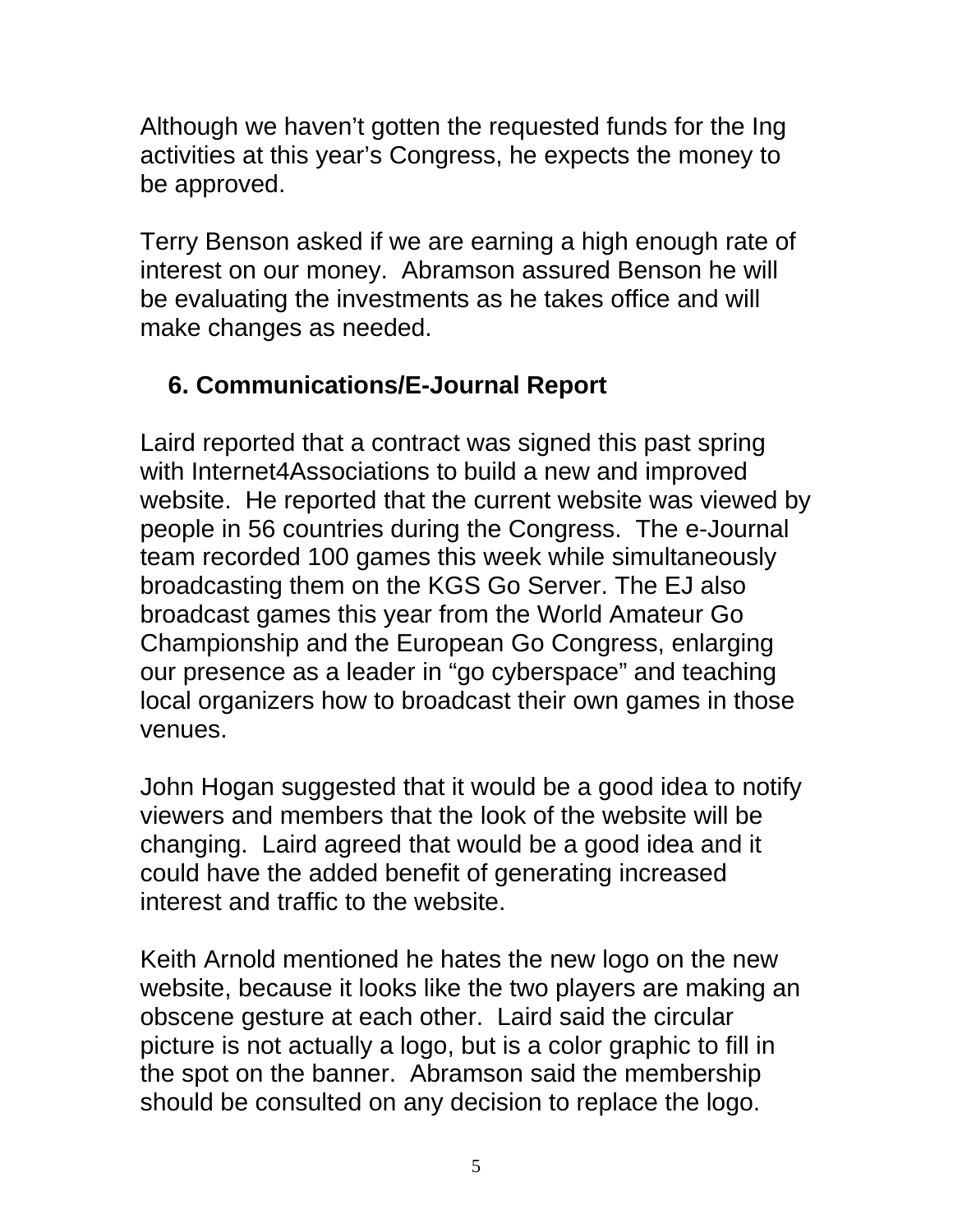Terry Benson made a motion that we replace the new picture with the old AGA logo until members vote. Lash suggested that we notify the membership that we are considering adopting a new logo. Benson said no changes should be made until the members can vote at next year's general assembly. Willard Haynes asked if there is a reason the old banner couldn't be used on the new website. Webmaster Steve Colburn said we could, but it wouldn't go with the rest of the website and part of the reason for the new site was to modernize and update the look. John Hogan said no changes should be made with out a vote. Rubenstein said the picture was made for web use only and is not intended to be used on print materials. Benson said a logo is a serious part of creating an identifiable brand, and once one is chosen, it should be on everything.

#### **7. International Affairs Report**

Thomas Hsiang reported on the explosive growth of activities at the International Go Federation for the past two years. IGF is the international body that represents amateur go. There are 70 national members and 10 Directors including himself in the IGF.

The first item of his report was on the change of IGF Statutes. This was undertaken to place IGF in compliance with the International Olympic Committee (IOC) guidelines. In addition, a new class of members was created – the "association members" – to allow cross-nation organizations to join in IGF. This change is expected to make IGF the much-needed central forum for coordinating all international activities and discussions.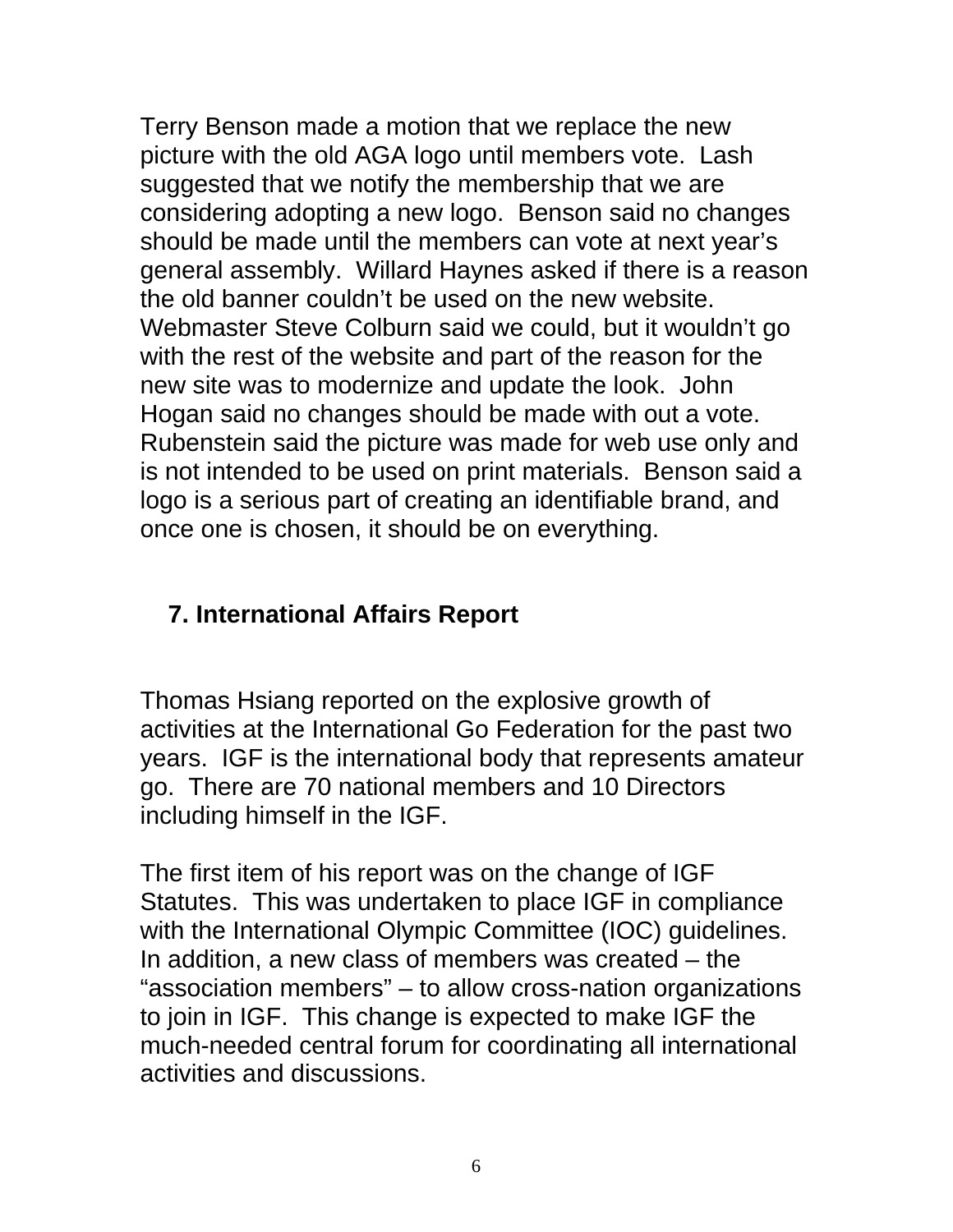He next reported on the new development of the WAGC – World Amateur Go Championship. This crown jewel of international amateur go competition will open up to nations other than Japan, starting 2010. The current plan is to have the 30<sup>th</sup> anniversary of WAGC celebrated in 2009 in Shizuoka, at the foot of Mt. Fuji; followed by Shanghai in 2010, coinciding with the World Expo. It is expected that this open-up will greatly benefit the international promotion of Go. Hsiang urges the AGA to start thinking about a possible future date of holding a WAGC in the United States.

Third on the list is the growth of international tournaments. There is now a multiplicity of international events that routinely invite US representatives. In addition to WAGC, the Korean Prime Minister Cup, the International Pair Go Championship, and the Ing Goe Youth Tournaments, we further have the Hangzhou International City Team Tournament and the new Hiseoul World Businessman Badhuk Fair. Several others may emerge in the next few years. Hsiang encourages chapter representatives to carry the news to their members and invite them to participate as AGA's ambassadors. In all cases so far, the participants at most only need to pay their own airfare; all other expenditures are borne by the organizers.

Hsiang then moved to the biggest item at IGF, the Olympic movement. There are two parts to it: IGF is working to hold the first World Mind Sports Games in October 2008, and IGF has started the process of seeking International Olympic Committee recognition of Go as an IOC sport.

On the Olympic movement, IGF has been following the path led by bridge and chess. In 2004, IGF was admitted to GAISF – the General Association of International Sports Federations. Following that, Go joined force with bridge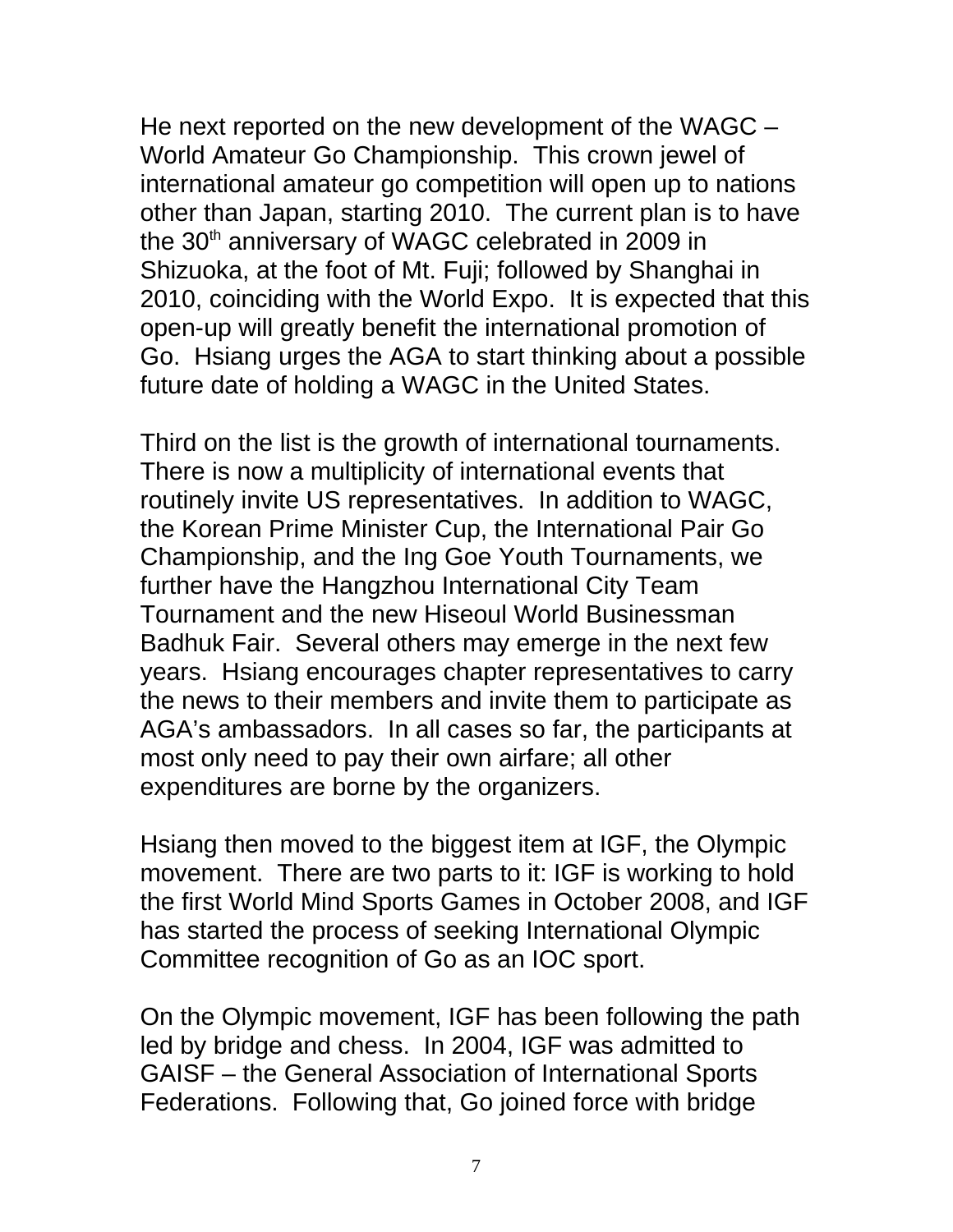(WBF), chess (FIDE), and draughts (FMJD) to form a new organization, IMSA (International Mind Sports Association), with the specific goal of holding an Olympics-like mind sports competition t the 2008 Summer Olympics venue. Eventually, the event was named by IOC as the first World Mind Sports Games, or WMSG.

This historic event won the host country's approval in 2007. China further graciously agreed to provide room and board costs for all participants. The organization has since progressed rapidly and the first WMSG will be held in Beijing from October 3 through 19 this year, with six medal categories for Go, including individual, team, and pair competitions.

As an interesting side note, Hsiang mentioned that AGA was a charter supporter for IMSA, having provided a share of the seed fund that led to the great success of IMSA and WMSG. He congratulated the AGA Board for making this wise investment.

Parallel to WMSG, IGF has been working on seeking the recognition of Go as an IOC sport. There are many issues that need to be addressed before this recognition can take place. For example, IGF needs to have a concrete youth development program and a women participation program in place, IGF must be WADA anti-doping compliant, and there must be an international set of playing rules. Hsiang reports that all of these fronts are being pushed by IGF.

Lastly, the new World Pair Go Association was introduced. This new organization will inaugurate on the  $20<sup>th</sup>$  anniversary of the International Pair Go Championship to be held in November, 2009. Hsiang reported that he and Allan Abramson have been actively involved in organizing the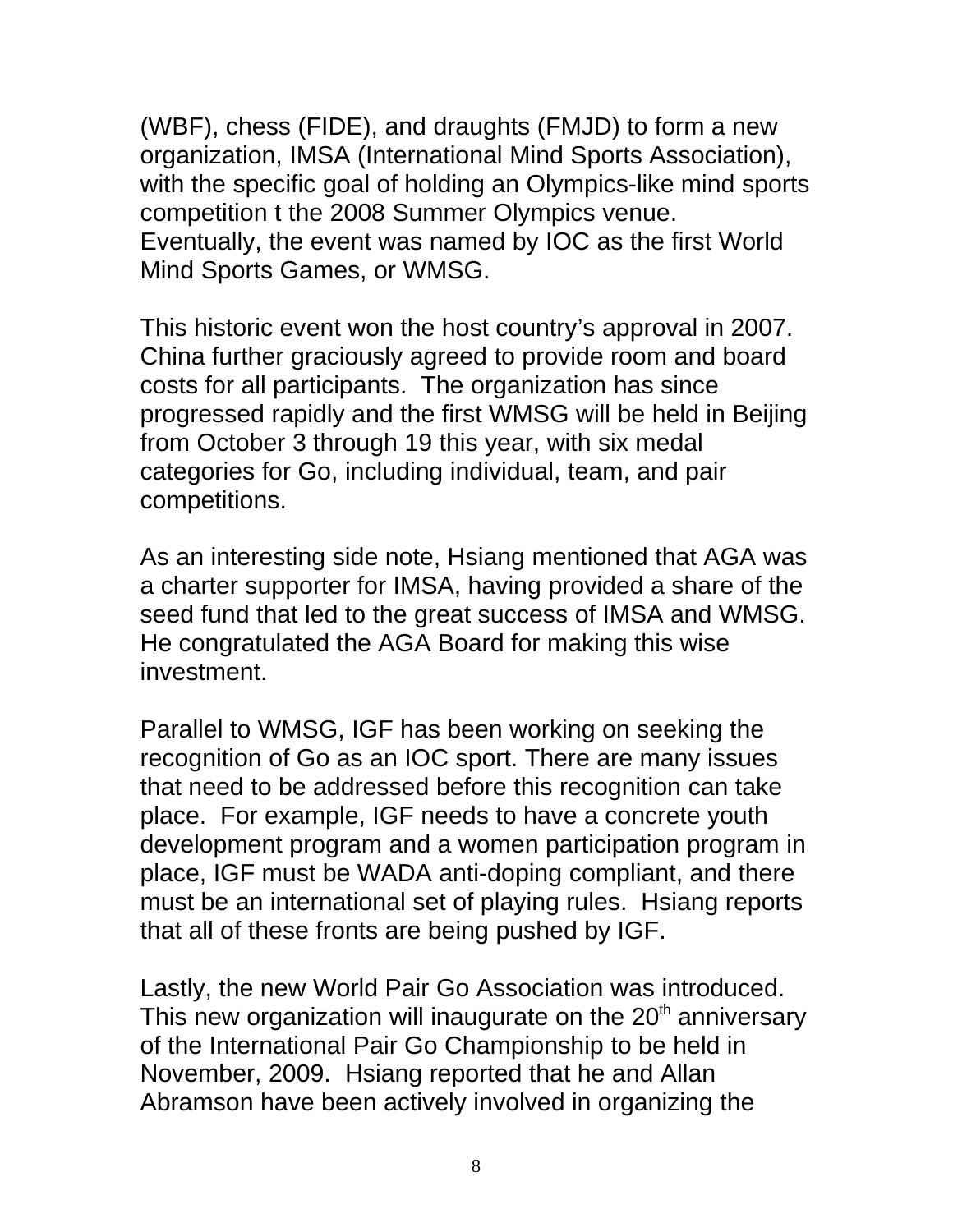WPGA and the inauguration festivities. AGA will also have a seat on the WPGA Board of Directors.

Abramson announced Hsiang will be the Go co-Tournament Director at the WMSG. Abramson also reported that he will nominate Hsiang for the new position of Vice President of International Affairs. There was applause all around.

### **8. New Business**

#### **a) World Mind Sports Games- Review of Process and Results**

Lash said that last October he got word that the WMSGs would occur and there were no procedures in place to select the team. A decision was made to hold qualifier events rather than just using ratings. Since this was the first time and the event will likely recur, he asked for input on the selection process.

Paul Matthews said he remembered the original announcement said the final selections would be made at the Congress, but the time was reduced and an exception to the residency requirement was made to allow Michael Redmond to play, so it appears the AGA has no real processes or procedures and instead it acts on whims.

Lash said on the first point, we didn't initially know that the team would have to be announced by the end of June. The early decision was required by the organizers, over our objections, because of the lag time in getting visas to China. In future years – if the event is held in London, the site of the 2012 Olympics, for example, the final qualifying event could be held at the Congress. On the second point, he has focused a great deal of energy during his time in office on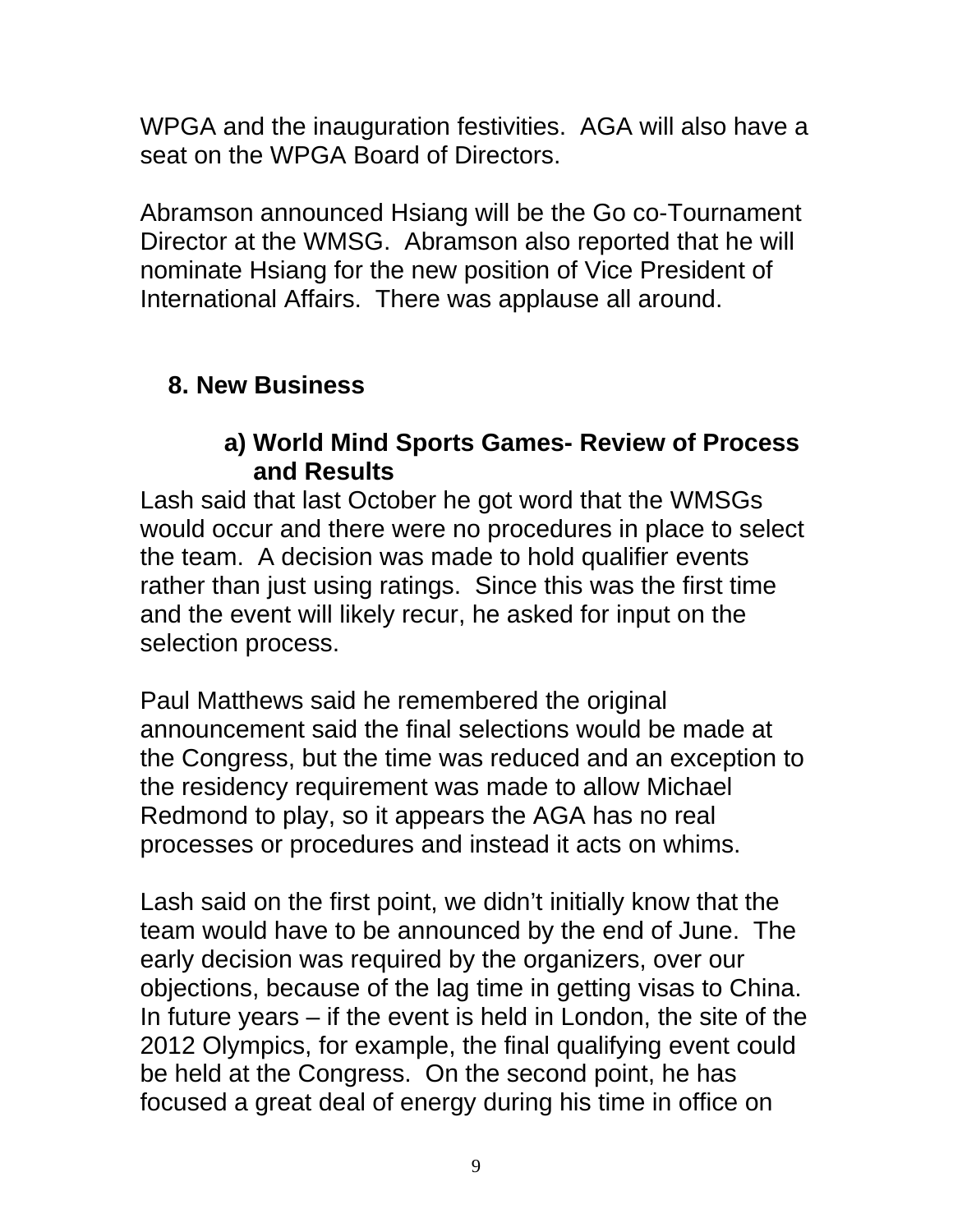establishing rules and policies so the reasons for decisions are more clear, and once policies are established, no more exceptions should be granted.

Keith Arnold said he accepts that the change in deadline wasn't the AGA's doing, but otherwise the rules of participation were slack. When a citizen professional was allowed to enter without participating in a qualifying event or satisfying the residency requirement, all citizen professionals should have been invited. Abramson said that Kirschner and Lash were scrambling from day one, and China was not forthcoming with rules and dates. It was difficult and people did the best they could under the circumstances. The Board granted the exception for Redmond. Even if the process was properly followed, the result – very few US pros on the team – is disappointing. This raises a caution for future events that maybe the pros should be invited based on status rather than having them earn qualification points. Only one American resident professional who is otherwise qualified, Hui-ren Yang, is going to Beijing. It looks inappropriate. Next time, we should anticipate the consequences of the selection procedure.

Benson said the transparency and consistency were lacking because of the time frame. Exceptions are a bad idea. If we are to choose professionals for tournaments we need to have a better plan. Hogan said this should be considered the alpha or beta test of the process, and he looks forward to a "bug-free" system in four years. Kirschner said that we had never picked more than one or two contestants for a tournament before—never 22. The rationale for having qualifier events was to encourage strong players to show up to more events rather than only showing up for large events. The intent was to get more people involved and to reward active participants.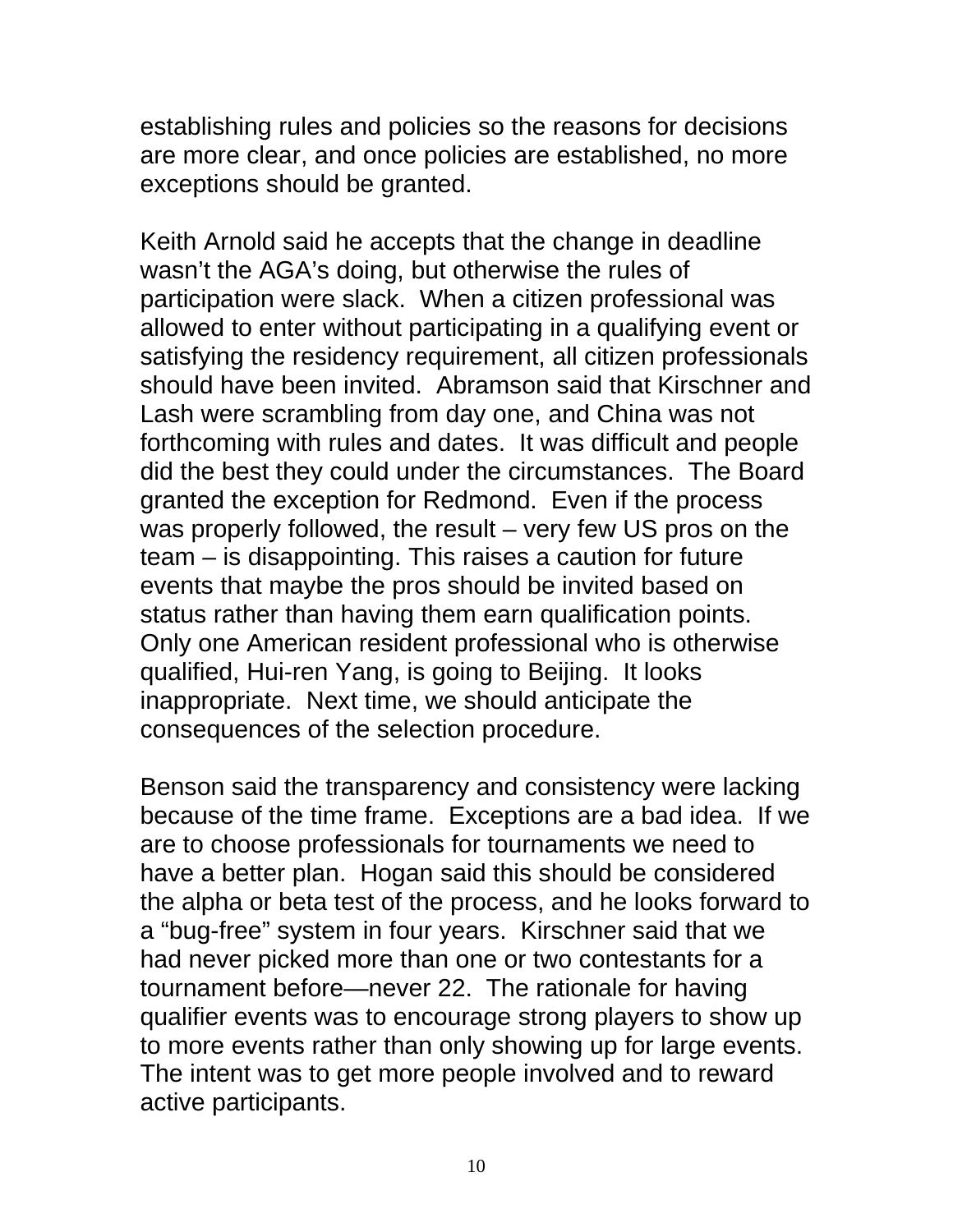Andrew Okun remarked that he heard that there were no complaints about the point system, probably because a draft version of the plan was widely circulated and well understood.

Glenn Peters said he is wary of adding another tournament at the Congress for top players. Some of them have two big games per day as it is, and adding a third large event would be tiring for them.

Kirschner said we will have two or three years to prepare for the next WMSG, and we should do better next time. There was talk of having a WMSG in Russia when they host the Winter Olympics in 2010, but his impression was that that would only be the case if the 2008 event didn't work out. He expects the next WMSG will be in London in 2012.

### **b) New Website- New Value Created**

Lash said the new website will have member-only features that will provide a good argument of why to join the AGA. In the past, too many of the valuable features were just given away. Steve Colburn said one new and exciting feature will be the ability to get an instant AGA member number. This will make tournament directing easier as no provisional numbers will have to be used.

Rubenstein said he wants to publicly thank Roy Laird and Steve Colburn for taking over many of his responsibilities on the website upgrade when he was devastated by his wife's illness and passing.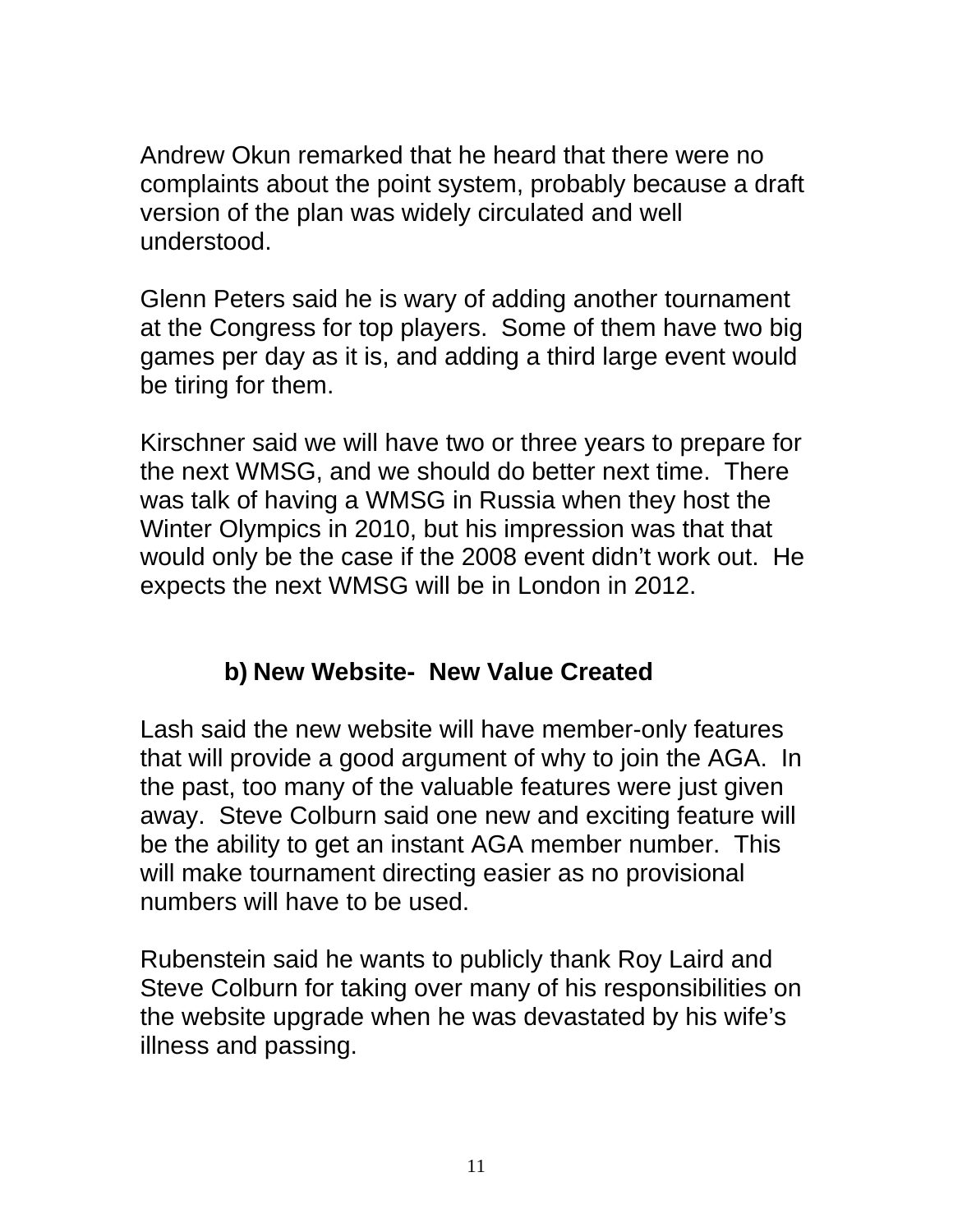#### **c) Tournaments- Qualifiers; TD Responsibilities, AGA Resources**

Lash said we need tournament directors and people who understand the rules and follow the rules. He suggests the possibility of certifying TDs at various levels as they gain experience by directing successful tournaments. He announced that Philip Waldron has accepted the position of National Tournament Coordinator. He said the position was vacant for a few years, and he is thrilled that Waldron will take over. Waldron said he assumes we will get an invitation to sent a university student from North America to the World Student OZA tournament in October, although we haven't received one yet; the invitation often comes late, so he is planning ahead. Citizenship isn't required, but the player must be a full-time student at a North American University. He said the Fujitsu will be held in November this year, earlier than usual.

Abramson announced that Keith Arnold has been named chairman of the governance committee. Arnold said he is happy to announce that he has selected most of the members of his committee. Rick Mott, Jeff Shaevel, David Weimer, Steve Stringfellow, Polly Pohl, and one other TBD person will serve on the committee.

Glenn Peters said he thinks that Congress organizers "reinvent the wheel" every year, and perhaps it should become an AGA event rather than a club sponsored event. Kirschner said this idea has been proposed before and as the Congress gets larger, more people agree it is a good idea. This may be an idea whose time has come.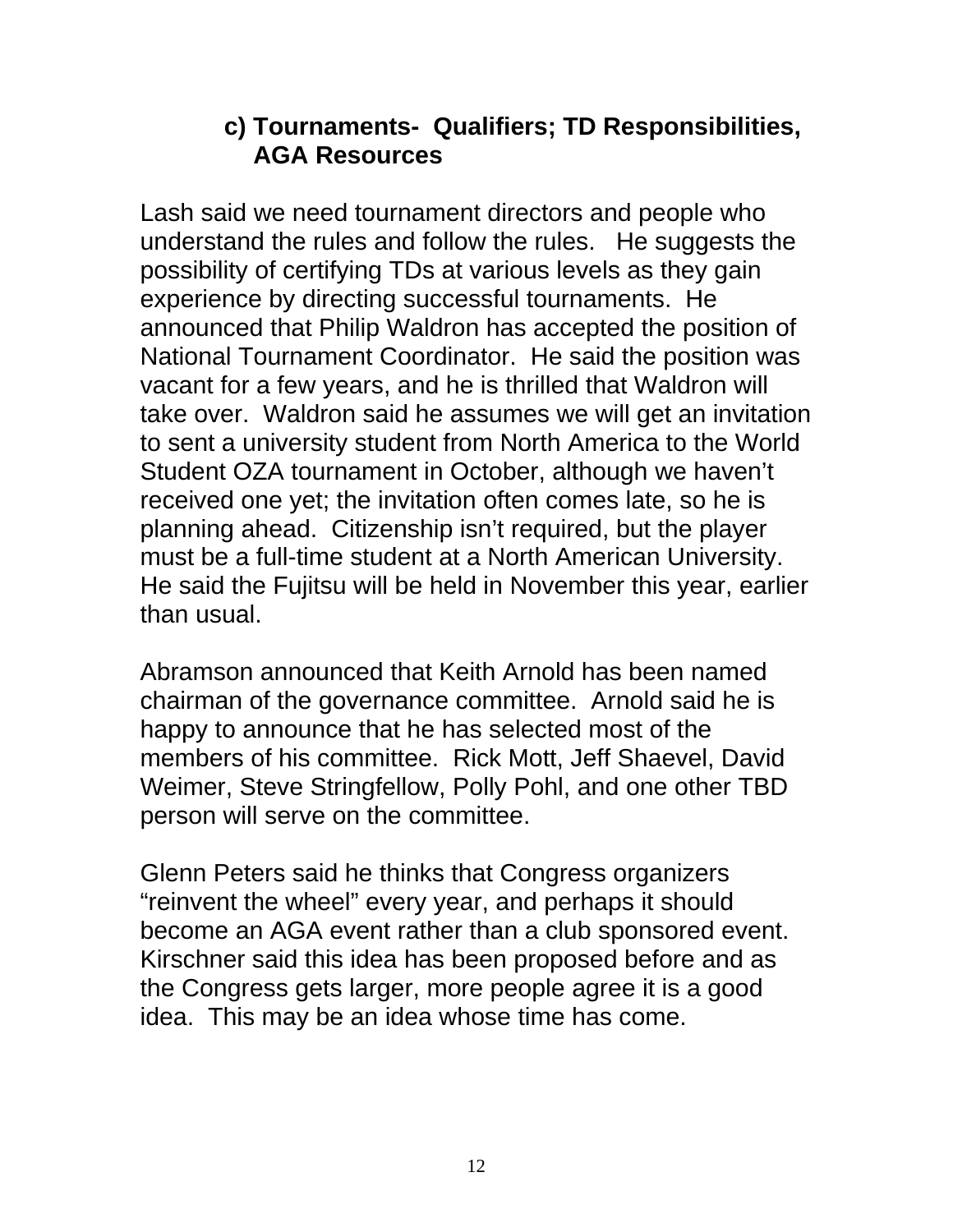### **9. 2009 Congress Presentation**

Todd Heidenreich presented the George Mason University/NOVA Go Club proposal for the 2009 Go Congress. Garrett Smith is the new president of the NOVA Club, and will be Heidenreich's Assistant Congress Director.

The George Mason University Campus is 8 miles from Dulles Airport and 15 miles southwest of Washington, D.C. All buildings are air conditioned, which is important because the average temperature during the first week of August is 89 degrees. There is campus-wide wi-fi, which will enable the e-journal to broadcast games like they did this year. Dorm rooms will be double or singles with common bathrooms/showers on each floor. Suites are pairs of dorm rooms sharing a shower. There are hotels nearby, but not within walking distance. There are approximately 20 hotels of various prices within 3-5 miles. Parking is available on campus for approximately \$30 per week. The playing room and lecture rooms are in a building at the center of the campus.

Proposed pricing is as follows:

Adult \$230 Youth <22 years \$150 Youth <13 years \$75 Meal Plan \$225 Banquet \$30 Dorm Single \$300 Dorm Double \$200 Suite Single \$450 Suite Double \$200